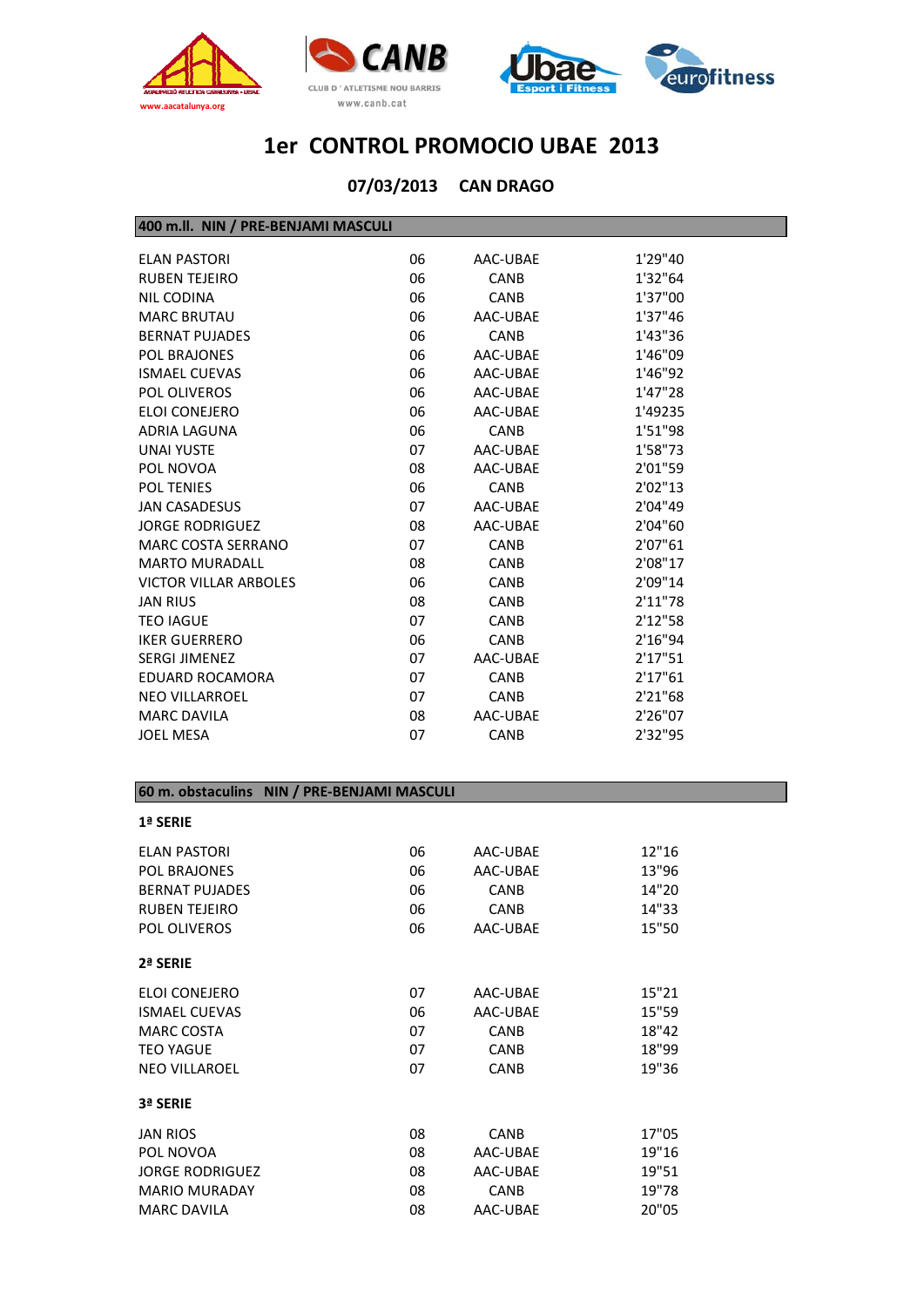



В

|                      |    | 07/03/2013 CAN DRAGO |       |
|----------------------|----|----------------------|-------|
|                      |    |                      |       |
| 4ª SERIE             |    |                      |       |
| <b>MARC BRUTAU</b>   | 06 | AAC-UBAE             | 14"68 |
| NIL CODINA           | 06 | <b>CANB</b>          | 14"79 |
| <b>UNAI YUSTE</b>    | 07 | AAC-UBAE             | 15"61 |
| <b>JOEL MESA</b>     | 07 | CANB                 | 17"56 |
| <b>IKER GUERRERO</b> | 06 | <b>CANB</b>          | 19"15 |
| 5ª SERIE             |    |                      |       |
| <b>POL TENIAS</b>    | 06 | <b>CANB</b>          | 16"47 |
| <b>JAN CASADESUS</b> | 07 | AAC-UBAE             | 19"92 |
| <b>SERGI JIMENEZ</b> | 07 | AAC-UBAE             | 21"33 |
| 6ª SERIE             |    |                      |       |
| ADRIA LAGUNA         | 07 | <b>CANB</b>          | 17"30 |
| EDUARD ROCAMORA      | 07 | <b>CANB</b>          | 17"51 |
| <b>VICTOR VILLAR</b> | 06 | <b>CANB</b>          | 18"59 |

#### **60 m.t BENJAMI MASCULI**

**1ª SERIE**

| <b>ALBERT JIMENEZ</b>  | 04 | AAC-UBAE    | 13"44 |
|------------------------|----|-------------|-------|
| PAU BARRACHINA         | 05 | AAC-UBAE    | 13"94 |
| <b>SERGI CASTELL</b>   | 05 | AAC-UBAE    | 14"83 |
| PERE BALLART           | 05 | AAC-UBAE    | 15"16 |
| MIGUEL TOLEDO          | 05 | AAC-UBAE    | 15"32 |
| <b>SERGI DE VROE</b>   | 05 | AAC-UBAE    | 15"38 |
| 2ª SERIE               |    |             |       |
| <b>JORDI FORNOS</b>    | 05 | AAC-UBAE    | 13"60 |
| <b>DANIEL CANTON</b>   | 04 | AAC-UBAE    | 14"32 |
| <b>TARIKU BATISTE</b>  | 04 | AAC-UBAE    | 15"11 |
| <b>ALEX DAVILA</b>     | 05 | AAC-UBAE    | 15"70 |
| <b>AMINE TAKI</b>      | 05 | AAC-UBAE    | 16"57 |
| <b>ARNAU SERRANO</b>   | 05 | AAC-UBAE    | 16"81 |
| 3ª SERIE               |    |             |       |
| <b>DANI GARCIA</b>     | 05 | AAC-UBAE    | 13"01 |
| <b>VICENT BLANQUEZ</b> | 04 | CANB        | 13"78 |
| <b>IVAN VALENZUELA</b> | 04 | CANB        | 14"17 |
| <b>HECTOR MURADAY</b>  | 05 | <b>CANB</b> | 15"44 |
| <b>UNAI GUERRERO</b>   | 04 | CANB        | 15"66 |
| <b>BIEL RAMOS</b>      | 05 | AAC-UBAE    | 17"30 |
| 4ª SERIE               |    |             |       |
| EZEQUIEL GALAZIA       | 05 | <b>CANB</b> | 14"70 |
| <b>MARIO GARCIA</b>    | 05 | <b>CANB</b> | 14"75 |
| <b>MATEU TORRES</b>    | 05 | CANB        | 14"84 |
| <b>GUILLEM COLON</b>   | 04 | CANB        | 14"91 |
| <b>ROC CODINA</b>      | 04 | CANB        | 15"32 |

ADRIA AGUILAR 05 CANB 22"70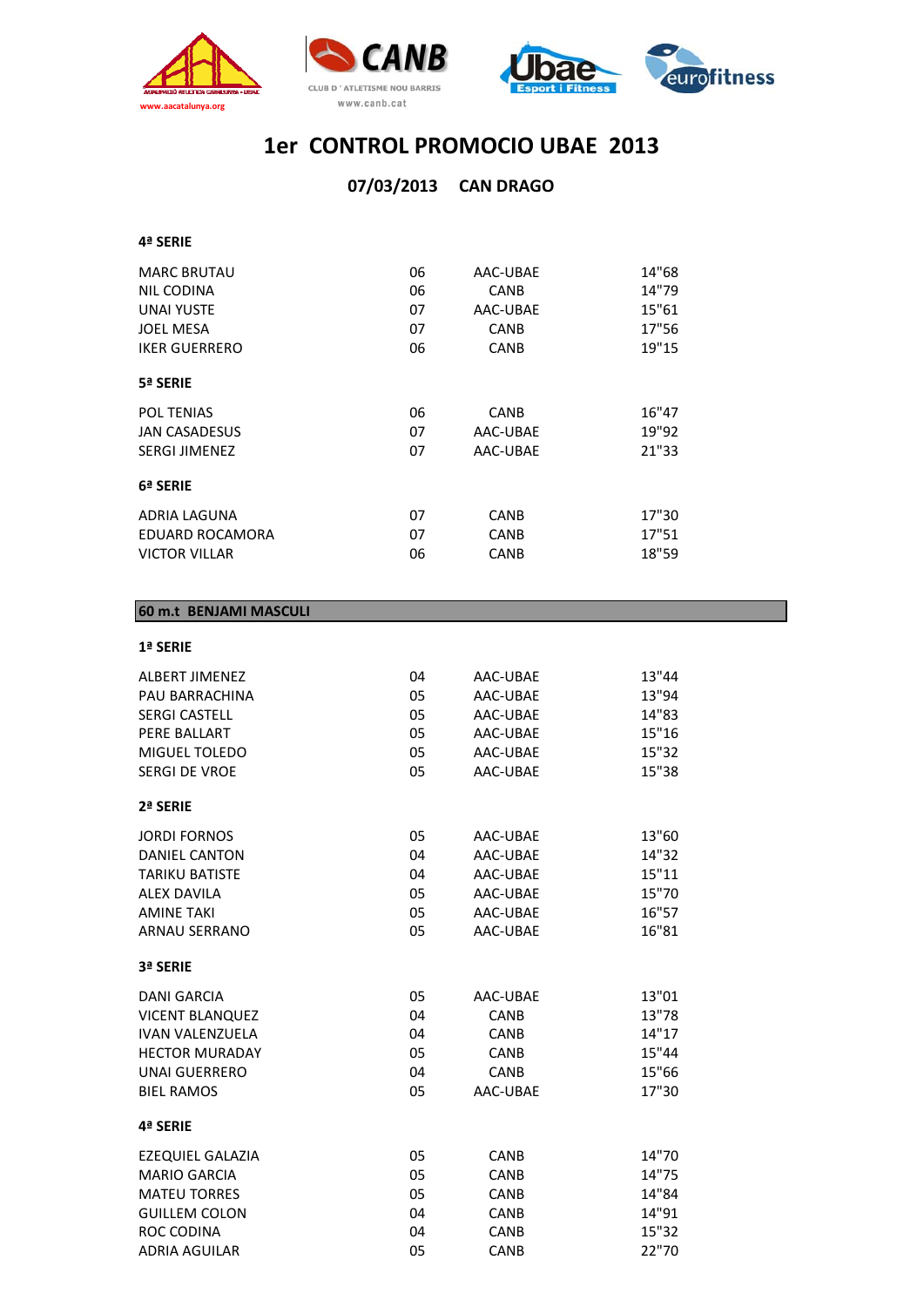





#### **CAN DRAGO 07/03/2013**

#### **5ª SERIE**

| ADRIA MUÑOZ   | 05 | <b>CANB</b> | 17"28 |
|---------------|----|-------------|-------|
| POL CANOVAS   | 05 | <b>CANB</b> | 17"40 |
| JAN ANGULO    | 05 | <b>CANB</b> | 18"52 |
| ALBERT PULIDO | 05 | <b>CANB</b> | 20"51 |
|               |    |             |       |

#### **2000 m. ll ALEVI MASCULI**

| 03 | AAC-UBAE    | 7'51"07  |
|----|-------------|----------|
| 02 | AAC-UBAE    | 7'55"99  |
| 03 | AAC-UBAE    | 7'58"06  |
| 03 | <b>CANB</b> | 8'01"16  |
| 03 | AAC-UBAE    | 8'06"08  |
| 02 | AAC-UBAE    | 8'25''23 |
| 03 | AAC-UBAE    | 8'41"69  |
| 02 | AAC-UBAE    | 8'52"70  |
| 02 | AAC-UBAE    | 9'01"54  |
| 03 | AAC-UBAE    | 9'02"24  |
| 03 | AAC-UBAE    | 9'31"07  |
| 03 | AAC-UBAE    | 9'37"15  |
| 02 | AAC-UBAE    | 9'38"71  |
| 03 | AAC-UBAE    | 9'40"53  |
| 03 | AAC-UBAE    | 9'41"04  |
|    |             |          |

#### **220 m.t INFANTIL MASCULI**

#### **1ª SERIE**

| CRISTIAN ASENJO            | 00 | AAC-UBAE    | 35"62 |
|----------------------------|----|-------------|-------|
| <b>ALEX SERRANO</b>        | 01 | AAC-UBAE    | 35"98 |
| <b>DANIEL JIMENEZ</b>      | 00 | AAC-UBAE    | 38"17 |
| <b>MARC MOLINA</b>         |    | AAC-UBAE    | 38"74 |
| PAU AYMERICH               | 00 | <b>CANB</b> | 40"72 |
| <b>SERGI OTERO</b>         | 00 | <b>CANB</b> | 40"86 |
| 2ª SERIE                   |    |             |       |
| <b>SALIM OLIVE</b>         | 00 | <b>CANB</b> | 37"86 |
| <b>JOSEP RAIMON FRANCO</b> | 00 | AAC-UBAE    | 39"22 |
| POL COMAS                  |    | AAC-UBAE    | 40"83 |
| DANIFL DF LA HOZ           | 01 | <b>CANB</b> | 43"20 |
| <b>ORIOL ALMIRALL</b>      | 00 | <b>CANB</b> | 45"58 |
| AXEL CAÑADELL              | 01 | AAC-UBAE    | 46"32 |
| 3ª SERIE                   |    |             |       |
| <b>CARLOS HERNANDEZ</b>    | 00 | AAC-UBAE    | 38"82 |
| <b>JOEL LOPEZ</b>          | 01 | AAC-UBAE    | 40"06 |
| <b>JOSUE TEYEZ</b>         | 00 | <b>CANB</b> | 42"83 |
| SIMON POMBO                | 01 | AAC-UBAE    | 44"04 |
| <b>ADRIA CHAVARRIA</b>     | 01 | AAC-UBAE    | 46"02 |
| <b>JOEL YUSTE</b>          | 01 | AAC-UBAE    | 53"60 |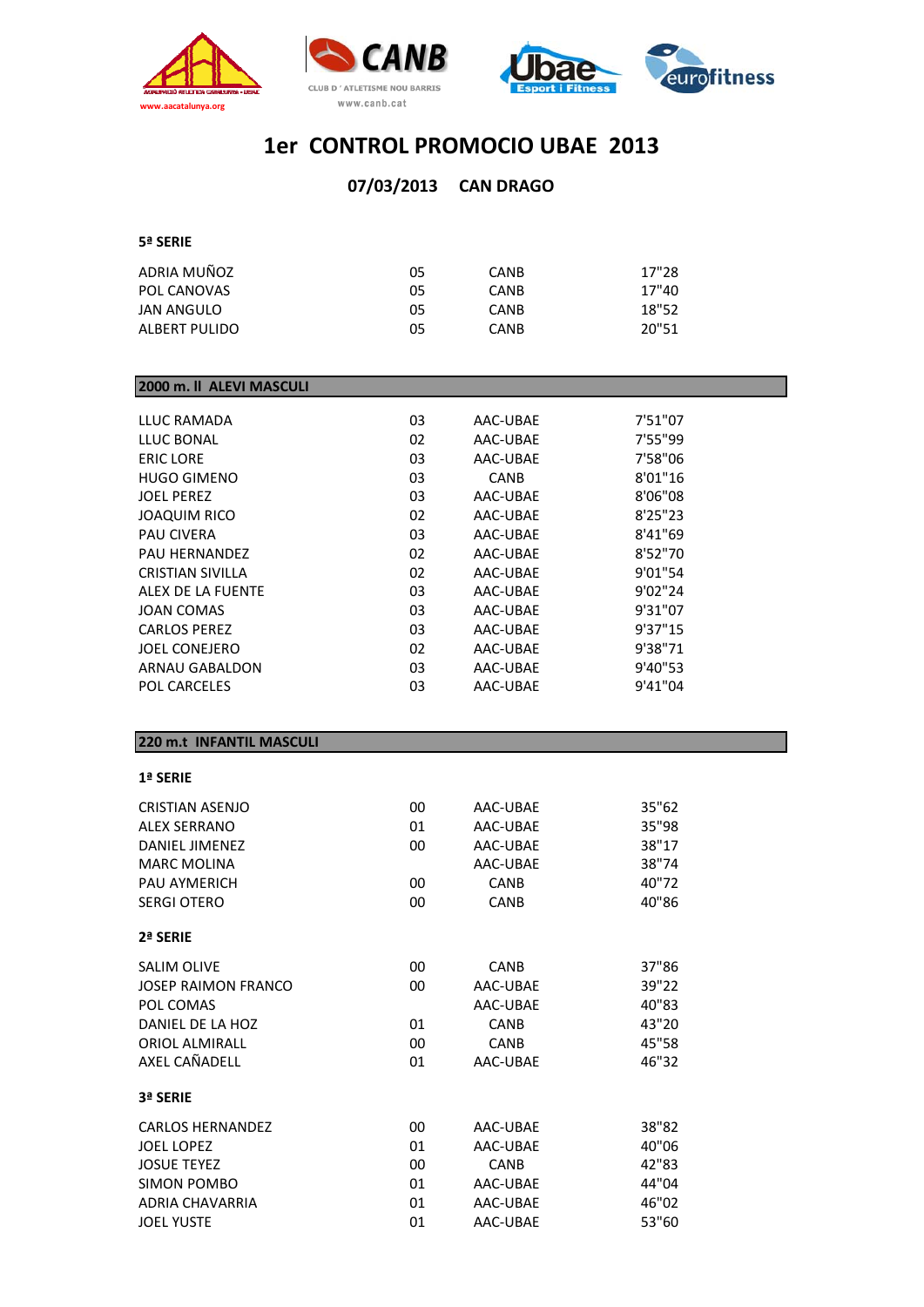





#### **CAN DRAGO 07/03/2013**

#### **4ª SERIE**

| MIQUEL FERNANDEZ  | 01 | <b>CANB</b> | 40"34 |
|-------------------|----|-------------|-------|
| DANIEL SANTAMARIA | 01 | <b>CANB</b> | 41"18 |
| JULIO CESAR LOPEZ | 00 | <b>CANB</b> | 42"36 |
| DAVID AYALA       |    | CANB        | 46"60 |
| MARTI CAMA        | 01 | CANB        | 46"93 |

#### **3000 m.ll INFANTIL ‐ CADET MASCULI**

| 99 | AAC-UBAE   | 10'48"57 |
|----|------------|----------|
| 99 | LLUÏSSOS   | 10'59"32 |
| 98 | AAC-UBAE   | 11'01"89 |
| 99 | <b>FCB</b> | 11'13"71 |
| 00 | AAC-UBAE   | 11'25"20 |
| 99 | AAC-UBAE   | 11'27"96 |
| 99 | AAC-UBAE   | 11'33"56 |
| 99 | AAC-UBAE   | 12'00"01 |
| 00 | AAC-UBAE   | 12'43"65 |
| 00 | AAC-UBAE   | 12'56"46 |
| 01 | AAC-UBAE   | 13'00"49 |
| 99 | AAC-UBAE   | 13'19"91 |
| 00 | AAC-UBAE   | 13'30"11 |
| 01 | AAC-UBAE   | 14'55"77 |
| 01 | AAC-UBAE   | 15'33"86 |
|    |            |          |

### **300 m.t CADET MASCULI**

| ARNAU PALOMERO DONADEU    | 98 | AAC-UBAE    | 43"60 |
|---------------------------|----|-------------|-------|
| MARC ESPUÑA               | qq | <b>CANB</b> | 46"92 |
| PAU ABELLO SIMON          | 99 | AAC-UBAE    | 47"03 |
| <b>JOEL MARTIN MORELL</b> | 99 | AAC-UBAE    | 49"17 |

#### **400 m.ll NIN / PRE‐BENJAMI FEMENI**

| 06 | <b>CANB</b> | 1'36"27 |
|----|-------------|---------|
| 07 | <b>CANB</b> | 1'38"47 |
| 06 | AAC-UBAE    | 1'40"91 |
| 06 | <b>CANB</b> | 1'43"78 |
| 07 | <b>CANB</b> | 1'46"63 |
| 07 | <b>CANB</b> | 2'05"37 |
| 07 | <b>CANB</b> | 2'06"34 |
| 08 | <b>CANB</b> | 2'10"13 |
| 07 | AAC-UBAE    | 2'20"38 |
| 08 | <b>CANB</b> | 2'34"38 |
| 08 | AAC-UBAE    | 2'34"83 |
| 08 | AAC-UBAE    | 2'35"64 |
|    |             |         |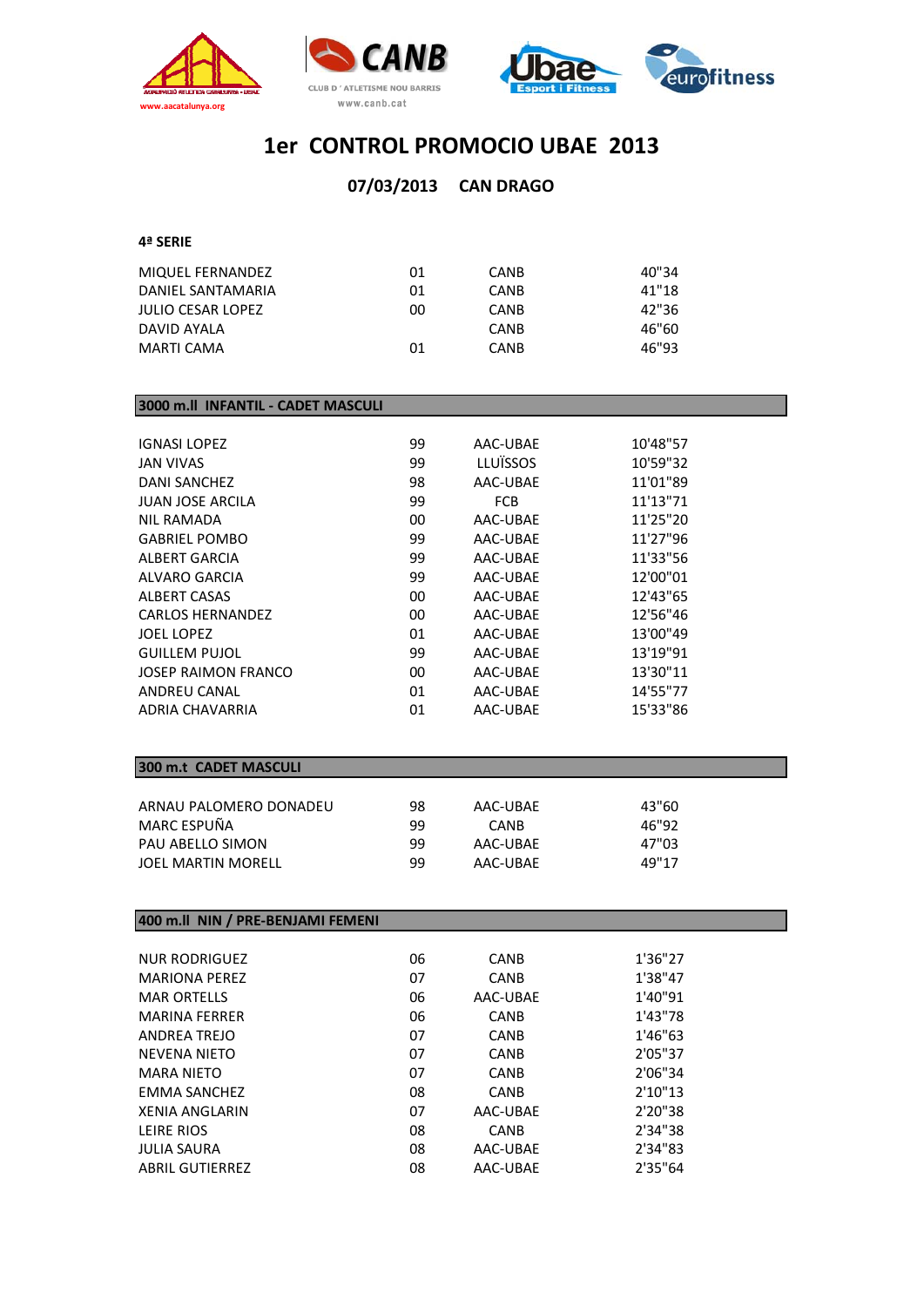





**CAN DRAGO 07/03/2013**

**60 m. obstaculins NIN / PRE‐BENJAMI FEMENI**

| <b>1ª SERIE</b>        |    |             |       |
|------------------------|----|-------------|-------|
| <b>MARINA FARRE</b>    | 06 | <b>CANB</b> | 13"70 |
| <b>MAR ORTELLS</b>     | 06 | AAC-UBAE    | 14"13 |
| <b>NEVENA NIETO</b>    | 07 | <b>CANB</b> | 17"42 |
| <b>MARA NIETO</b>      | 07 | <b>CANB</b> | 17"43 |
| <b>XENIA ANGLARIN</b>  | 07 | AAC-UBAE    | 20"45 |
| 2ª SERIE               |    |             |       |
| <b>MARIONA PEREZ</b>   | 07 | <b>CANB</b> | 13"97 |
| ANDREA TREJO           | 07 | <b>CANB</b> | 14"26 |
| <b>NUR RODRIGUEZ</b>   | 06 | <b>CANB</b> | 14"57 |
| EMMA SANCHEZ           | 08 | <b>CANB</b> | 19"06 |
| 3ª SERIE               |    |             |       |
| <b>ABRIL GUTIERREZ</b> | 08 | AAC-UBAE    | 32"55 |
| LEIRE RIOS             | 08 | <b>CANB</b> | 33"20 |
| JULIA SAURA            | 08 | AAC-UBAE    | 35"20 |

#### **60 m. t. BENJAMI FEMENI**

#### **1ª SERIE**

| IGAMBO MUAKUKU              | 04 | <b>CANB</b> | 12"71 |
|-----------------------------|----|-------------|-------|
| <b>MARINA ABELLO SIMON</b>  | 04 | AAC-UBAE    | 12"80 |
| RUTH BRONCANO SOPENA        | 04 | AAC-UBAE    | 13"60 |
| <b>JULIA ARMENGOL PARRA</b> | 05 | AAC-UBAE    | 13"75 |
| CAROLINA PAVON ECHEVARRIA   | 05 | AAC-UBAE    | 15"53 |
| <b>ALBA LORE</b>            | 04 | AAC-UBAE    | 16"23 |
| 2ª SERIE                    |    |             |       |
| <b>SARA MENDEZ</b>          | 04 | <b>CANB</b> | 12"73 |
| LAIA CANTARELL DELGADO      | 04 | AAC-UBAE    | 13"79 |
| JOANA PUJADES               | 04 | <b>CANB</b> | 13"85 |
| <b>MIRIAM FERNANDEZ</b>     | 04 | <b>CANB</b> | 15"60 |
| <b>HELENA LACAMBRA</b>      | 05 | <b>CANB</b> | 15"97 |
| <b>NARA DIAZ</b>            | 05 | <b>CANB</b> | 16"02 |
| 3ª SERIE                    |    |             |       |
| ALBA RUIZ                   | 04 | <b>CANB</b> | 13"27 |
| VICTORIA VILASECA MARTIN    | 04 | AAC-UBAE    | 13"36 |
| LARA DE LA HOZ              | 04 | <b>CANB</b> | 14"27 |
| NAIARA ROCAMORA             | 04 | <b>CANB</b> | 15"00 |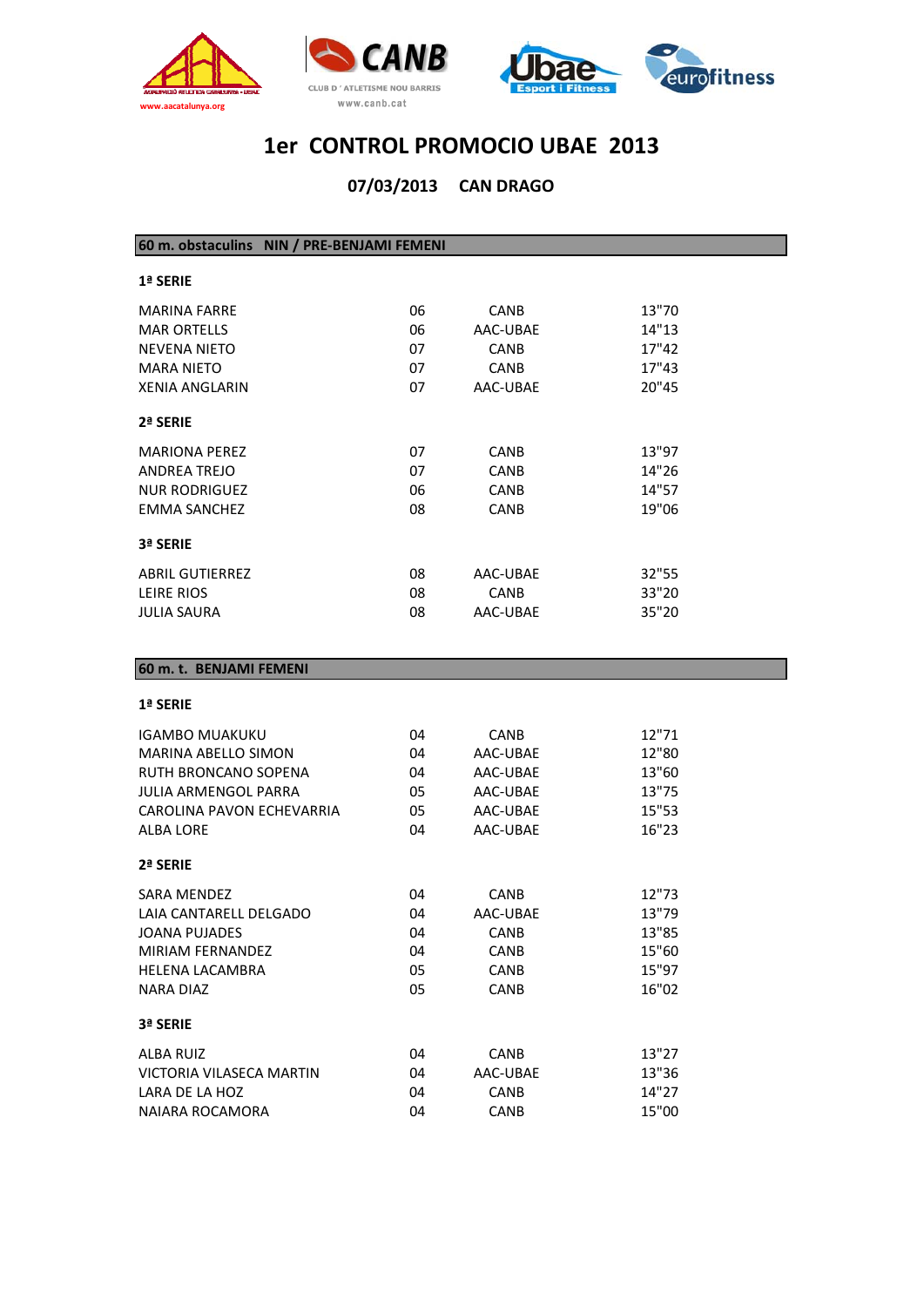





**CAN DRAGO 07/03/2013**

**2000 m.ll ALEVI FEMENI**

| CLARA LAS HERAS RUPEREZ  | 03 | AAC-UBAE    | 7'36"97  |
|--------------------------|----|-------------|----------|
| ALEXIA PALOMERO DONADEU  | 02 | AAC-UBAE    | 8'13"58  |
| PAULA ARMENGOL           | 02 | AAC-UBAE    | 8'22''26 |
| <b>DUNA MALET</b>        | 03 | AAC-UBAE    | 8'23"98  |
| ONA CODINA               | 02 | <b>CANB</b> | 8'24"32  |
| LUCIA BARRAZA            | 02 | <b>CANB</b> | 8'55"76  |
| NEREA GUMA BERRAR        | 03 | AAC-UBAE    | 8'55"80  |
| <b>PAULA PEREZ</b>       | 03 | AAC-UBAE    | 9'07"32  |
| <b>MELANGO MUAKUKU</b>   | 02 | <b>CANB</b> | 9'13''22 |
| CARLA ALTABELLA          | 03 | AAC-UBAE    | 9'17"02  |
| MARIA GONZALEZ           | 02 | <b>CANB</b> | 9'22"61  |
| PAULA TREJO              | 02 | <b>CANB</b> | 9'27"25  |
| <b>ANDREA RODRIGUEZ</b>  | 02 | AAC-UBAE    | 9'29"27  |
| NOA RODRIGUEZ IZQUIERDO  | 03 | <b>CANB</b> | 9'44"31  |
| <b>JUDIT GIL</b>         | 02 | <b>CANB</b> | 9'47"02  |
| <b>MARTINA LACAMBRA</b>  | 02 | <b>CANB</b> | 9'50"77  |
| <b>CARLA BALLESTEROS</b> | 02 | AAC-UBAE    | 10'42"43 |
|                          |    |             |          |

#### **220 m.t INFANTIL FEMENI**

#### **1ª SERIE**

| 00 | AAC-UBAE    | 36"56 |
|----|-------------|-------|
| 00 | AAC-UBAE    | 38"90 |
| 01 | <b>CANB</b> | 42"54 |
| 01 | AAC-UBAE    | 44"58 |
| 01 | AAC-UBAE    | 45"75 |
| 00 | AAC-UBAE    | 47"11 |
|    |             |       |
| 00 | AAC-UBAE    | 37"49 |
| 00 | AAC-UBAE    | 38"24 |
| 01 | AAC-UBAE    | 51"12 |
| 01 | AAC-UBAE    | 41"60 |
| 00 | <b>CANB</b> | 43"34 |
| 01 | AAC-UBAF    | 44"81 |
|    |             |       |
| 01 | <b>CANB</b> | 37"06 |
| 00 | AAC-UBAE    | 37"85 |
| 01 | AAC-UBAE    | 38"22 |
| 01 | <b>CANB</b> | 42"77 |
| 01 | AAC-UBAE    | 43"00 |
| 01 | <b>CANB</b> | 53"25 |
|    |             |       |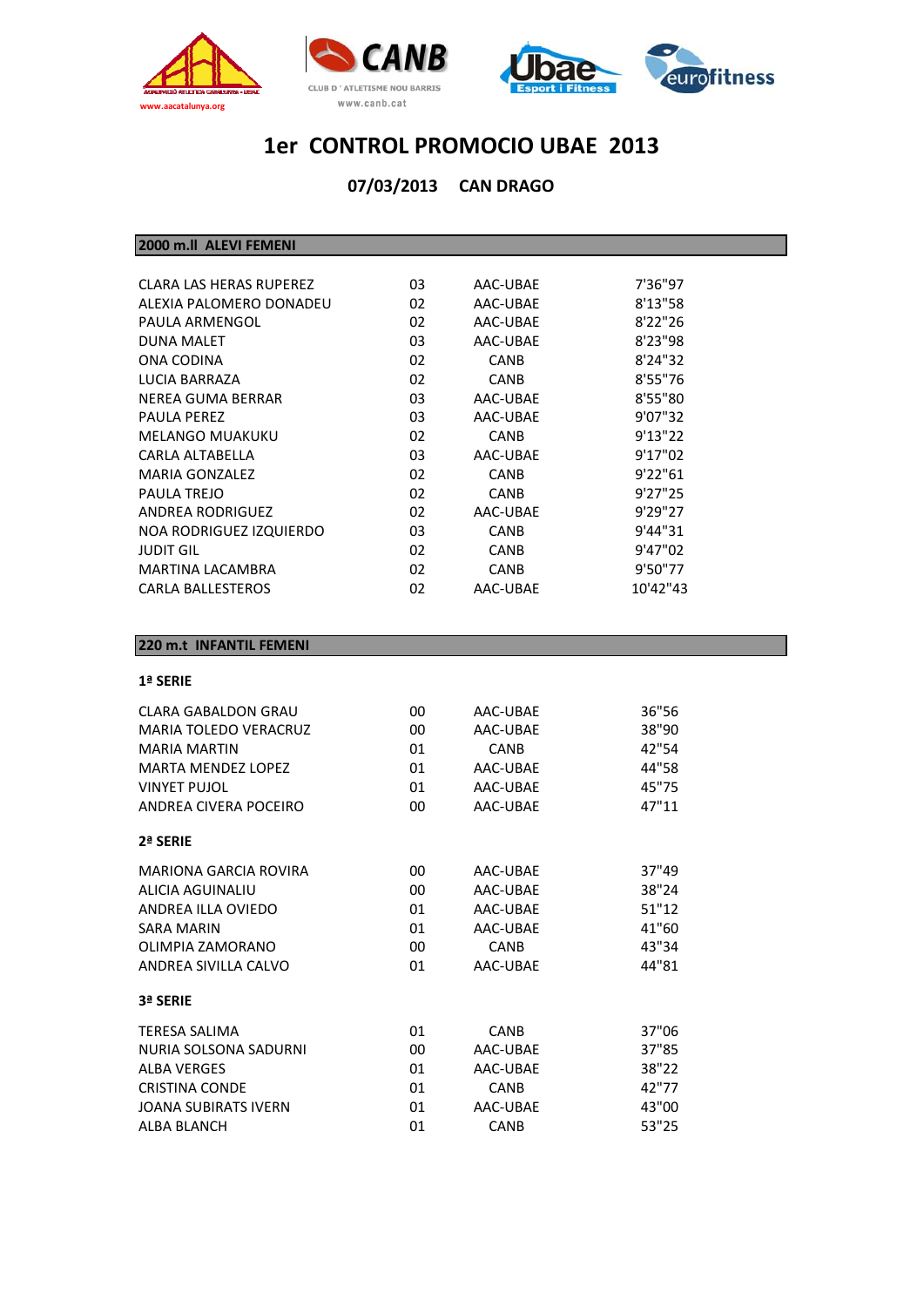



**CAN DRAGO 07/03/2013**

**3000 m.ll INFANTIL ‐ CADET FEMENI**

| CELIA CELMA GABALDON      | 98 | <b>RUA</b> | 11'38"04 |
|---------------------------|----|------------|----------|
| LAIA RUIZ                 | 00 | AAC-UBAE   | 12'05"69 |
| ADRIANA JOANIQUET GUMMIS  | 98 | AAC-UBAE   | 12'08"53 |
| MARIONA GARCIA ROVIRA     | 00 | AAC-UBAE   | 12'29"27 |
| ALEXANDRA CIVERA POCEIRO  | 99 | AAC-UBAE   | 12'49"21 |
| PAULA MARTIN CASTELLSAGUE | 98 | AAC-UBAE   | 12'53"98 |
| <b>AITANA PFRFZ</b>       | 01 | AAC-UBAE   | 13'27"17 |
| ALICIA AGUINALIU          | 00 | AAC-UBAE   | 13'42"53 |
| SARA MARIN                | 01 | AAC-UBAE   | 14'10"01 |
| ANDREA ILLA OVIEDO        | 01 | AAC-UBAE   | 14'25"13 |
| XFNIA ALVARFZ             | 99 | AAC-UBAE   | 14'37"87 |
| JOANA SUBIRATS IVERN      | 01 | AAC-UBAE   | 14'41"30 |
| ANDREA SIVILLA CALVO      | 01 | AAC-UBAE   | 15'15"73 |
| ANDREA CIVERA POCEIRO     |    | AAC-UBAE   | 15'24"40 |
| VINYET PUJOL CRESPO       | 01 | AAC-UBAE   | 15'31"52 |
|                           |    |            |          |

#### **300 m.t CADET FEMENI**

| JULIA FERNANDEZ HERMOSO | 99 | AAC-UBAE | 51"25 |
|-------------------------|----|----------|-------|
| MAR RAMIREZ FONTANET    | 98 | AAC-UBAE | Ret   |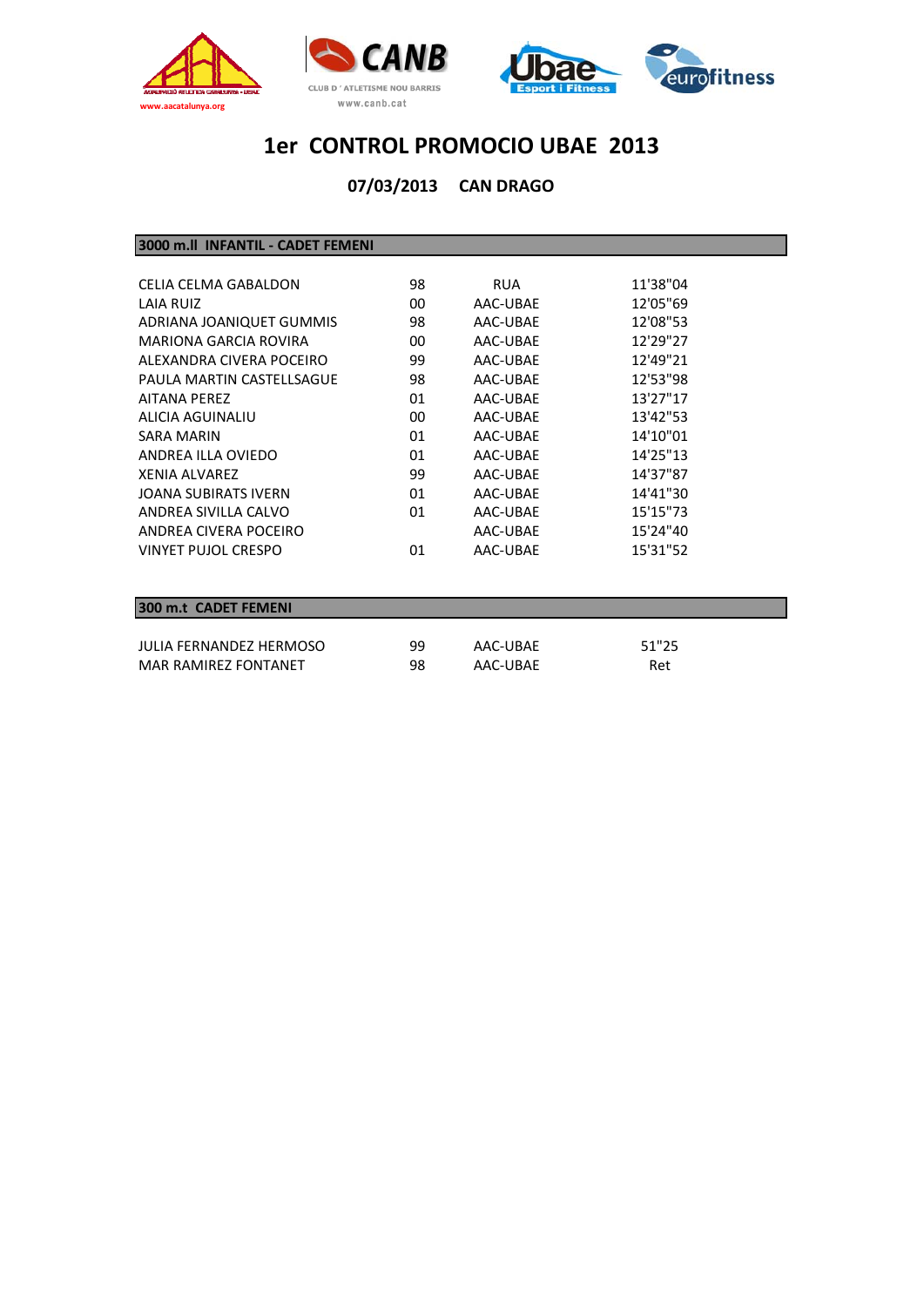







**CAN DRAGO 07/03/2013**

| ALCADA BENJAMI MASCULI  |    |          | 0.75 |                     | 0.85           | 0.90           | 0.95           | 1.00           |             |  |  |  | <b>Marca</b> |
|-------------------------|----|----------|------|---------------------|----------------|----------------|----------------|----------------|-------------|--|--|--|--------------|
|                         |    |          |      |                     |                |                |                |                |             |  |  |  |              |
| <b>EZEQUIEL GALAGIA</b> | 04 | CANB     |      | $\mathbf 0$         | 0              | $\mathbf 0$    | X <sub>0</sub> | X <sub>0</sub> | $X$ $X$ $X$ |  |  |  | 1.00         |
| <b>ALBERT JIMENEZ</b>   | 04 | AAC-UBAE |      | $\mathbf 0$         | $\mathbf 0$    | $\mathbf 0$    | X <sub>0</sub> | $X$ $X$ $X$    |             |  |  |  | 0.95         |
| <b>SERGI CASTELL</b>    | 05 | AAC-UBAE |      | $\mathbf 0$         | $\mathbf 0$    | $\mathbf 0$    | X X X          |                |             |  |  |  | 0.90         |
| <b>HECTOR MURARAY</b>   | 05 | CANB     |      | X <sub>0</sub>      | $\Omega$       | $\mathbf 0$    | X X X          |                |             |  |  |  | 0.90         |
| <b>DANIEL CANTON</b>    | 04 | AAC-UBAE |      | X <sub>0</sub>      | $X$ 0          | $\mathbf 0$    | X X X          |                |             |  |  |  | 0.90         |
| <b>VICENC BLANQUEZ</b>  | 04 | CANB     |      | X <sub>0</sub>      | $X \times 0$ 0 |                | X X X          |                |             |  |  |  | 0.90         |
| <b>DANI GARCIA</b>      | 05 | AAC-UBAE |      | $\boldsymbol{0}$    | $\mathbf 0$    | X <sub>0</sub> | X X X          |                |             |  |  |  | 0.90         |
| <b>GUILLEM COLON</b>    | 04 | CANB     |      | $\mathbf 0$         | $\mathbf 0$    | X X X          |                |                |             |  |  |  | 0.85         |
| <b>PAU BARRALINA</b>    | 05 | AAC-UBAE |      | $X$ $X$ $0$ $X$ $0$ |                | X X X          |                |                |             |  |  |  | 0.85         |
| <b>JORDI FORNOS</b>     | 05 | AAC-UBAE |      | $\mathbf 0$         |                | X X O X X X    |                |                |             |  |  |  | 0.85         |
| <b>TARIKU BATISTE</b>   | 04 | AAC-UBAE |      | X <sub>0</sub>      |                | X X O X X X    |                |                |             |  |  |  | 0.85         |
| MIGUEL TOLEDO           | 05 | AAC-UBAE |      | X <sub>0</sub>      | X X X          |                |                |                |             |  |  |  | 0.80         |
| <b>AMINE TAKI</b>       | 04 | AAC-UBAE |      | X <sub>0</sub>      | X X X          |                |                |                |             |  |  |  | 0.80         |
| <b>IVAN VALENZUELA</b>  | 04 | CANB     |      | $X$ 0               | X X X          |                |                |                |             |  |  |  | 0.80         |
| POL CANOVAS             | 05 | CANB     |      | $X$ 0               | X X X          |                |                |                |             |  |  |  | 0.80         |
| <b>ROC CODINA</b>       | 04 | CANB     |      | X <sub>0</sub>      | X X X          |                |                |                |             |  |  |  | 0.80         |
| ADRIA MUÑOZ             | 05 | CANB     |      | X X O X X X         |                |                |                |                |             |  |  |  | 0.80         |
| <b>SERGI DE VROE</b>    | 05 | AAC-UBAE |      | $X$ $X$ $X$         |                |                |                |                |             |  |  |  |              |
| <b>ALEX DAVILA</b>      | 05 | AAC-UBAE |      | $X$ $X$ $X$         |                |                |                |                |             |  |  |  |              |
| <b>ARNAU SERRANO</b>    | 05 | AAC-UBAE |      | X X X               |                |                |                |                |             |  |  |  |              |
| <b>BIEL RAMOS</b>       | 05 | AAC-UBAE |      | X X X               |                |                |                |                |             |  |  |  |              |
| PERE BALLART            | 05 | AAC-UBAE |      | X X X               |                |                |                |                |             |  |  |  |              |
| <b>JOAN ANGULO</b>      | 05 | CANB     |      | X X X               |                |                |                |                |             |  |  |  |              |
| <b>ADRIA AGUILAR</b>    | 05 | CANB     |      | X X X               |                |                |                |                |             |  |  |  |              |
| <b>MATEU TORRES</b>     | 05 | CANB     |      | X X X               |                |                |                |                |             |  |  |  |              |
| <b>MARIO GARCIA</b>     | 05 | CANB     |      | X X X               |                |                |                |                |             |  |  |  |              |
| <b>ALBERT PULIDO</b>    | 05 | CANB     |      | X X X               |                |                |                |                |             |  |  |  |              |
| <b>UNAI GUERRERO</b>    | 04 | CANB     |      | X X X               |                |                |                |                |             |  |  |  |              |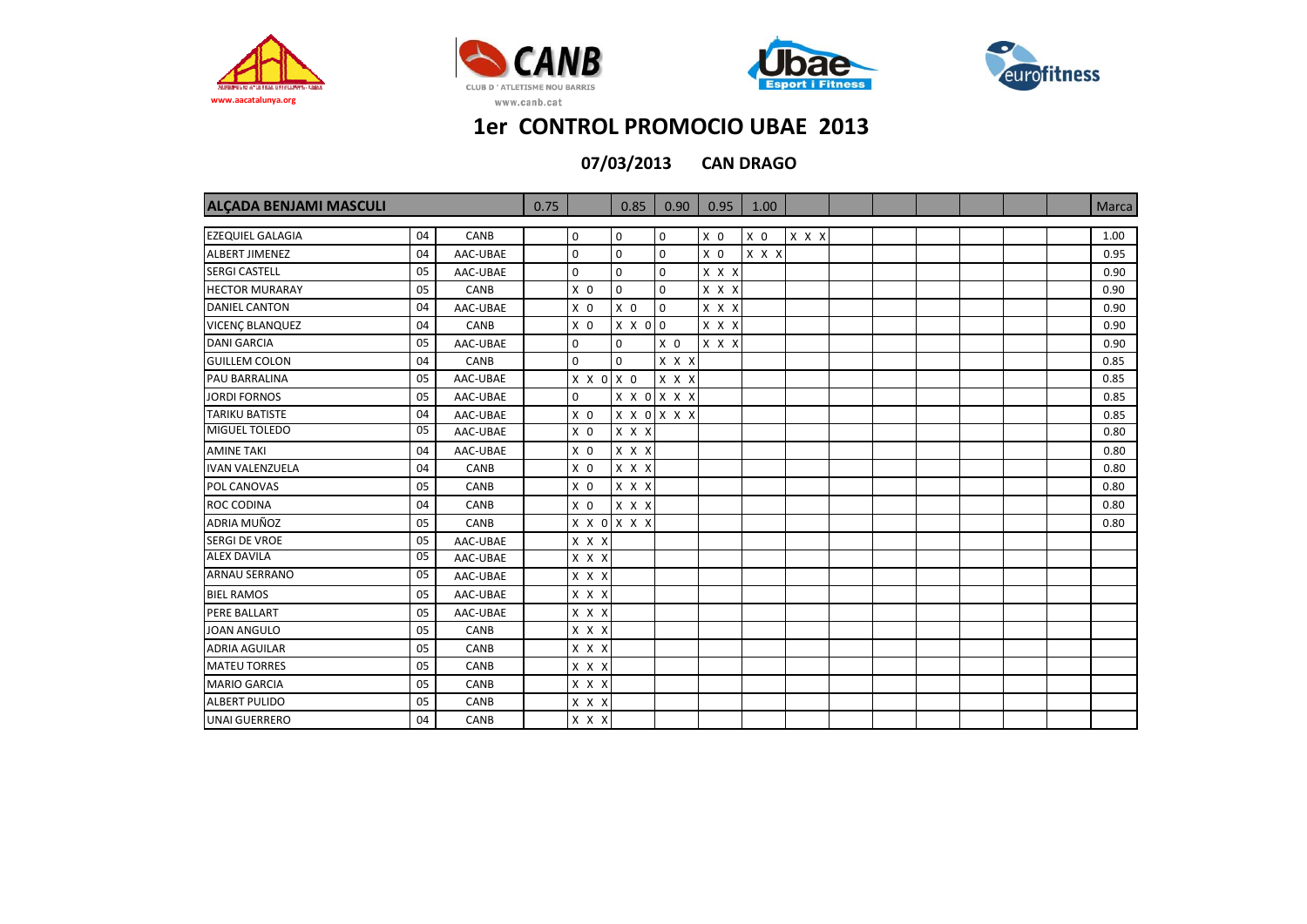







|                                  | 07/03/2013 |          |                | <b>CAN DRAGO</b> |             |                |             |                |                                     |                |      |             |  |       |
|----------------------------------|------------|----------|----------------|------------------|-------------|----------------|-------------|----------------|-------------------------------------|----------------|------|-------------|--|-------|
| ALCADA BENJAMI FEMENI            |            |          | 0.75           | 0.80             | 0.85        | 0.90           | 0.95        | 1.00           | 1.05                                | 1.08           | 1.10 | 1.12        |  | Marca |
| IGAMBO MUAKUKU EÑESO             | 04         | CANB     | 0              | 0                | 0           | <b>0</b>       | <b>O</b>    | $\overline{0}$ | 0                                   | $\overline{0}$ |      | X X O X X X |  | 1.10  |
| <b>LARA DE LA HOZ GARCIA</b>     | 04         | CANB     | $\mathbf 0$    | 0                | $\Omega$    | $\overline{0}$ | 0           |                | $X$ $X$ $0$ $X$ $X$ $0$ $X$ $X$ $X$ |                |      |             |  | 1.05  |
| <b>ALBA RUIZ HERNANDEZ</b>       | 04         | CANB     | 0              | $\Omega$         | 0           | X X 0 0        |             | X <sub>0</sub> | X X 0 X X X                         |                |      |             |  | 1.05  |
| SARA MENDEZ CASTILLO             | 04         | CANB     | 0              | $\mathbf 0$      | 0           | $\overline{0}$ | $\mathbf 0$ | X X X          |                                     |                |      |             |  | 0.95  |
| JOANA PUJADES DIAZ               | 04         | CANB     | $\mathbf 0$    | X <sub>0</sub>   | 0           | X <sub>0</sub> |             | X X O X X X    |                                     |                |      |             |  | 0.95  |
| <b>MARINA ABELLO SIMON</b>       | 04         | AAC-UBAE | 0              | 0                | $\Omega$    | 0              | X X X       |                |                                     |                |      |             |  | 0.90  |
| MIRIAM FERNANDEZ RUEDA           | 04         | CANB     | $\Omega$       | $\Omega$         | 0           | $\overline{0}$ | X X X       |                |                                     |                |      |             |  | 0.90  |
| <b>VICTORIA VILASECA MARTIN</b>  | 04         | AAC-UBAE | $\mathbf 0$    | X <sub>0</sub>   | 0           | $X$ $X$        |             |                |                                     |                |      |             |  | 0.85  |
| <b>PAULA SOTOS PEREZ</b>         | 04         | CANB     | X <sub>0</sub> | 0                | 0           | X X X          |             |                |                                     |                |      |             |  | 0.85  |
| LAIA CANTARELL DELGADO           | 04         | AAC-UBAE | 0              | X <sub>0</sub>   | X X O X X X |                |             |                |                                     |                |      |             |  | 0.85  |
| JULIA ARMENGOL PARRA             | 05         | AAC-UBAE | X <sub>0</sub> | X <sub>0</sub>   |             | X X O X X X    |             |                |                                     |                |      |             |  | 0.85  |
| NAIARA ROCAMORA GONZALEZ         | 04         | CANB     | X X 0 0        |                  | X X X       |                |             |                |                                     |                |      |             |  | 0.80  |
| <b>CLAUDIA ARGILES CABALLERO</b> | 04         | CANB     | $\mathbf{0}$   | X <sub>0</sub>   | X X X       |                |             |                |                                     |                |      |             |  | 0.80  |
| <b>RUTH BRONCANO SOPENA</b>      | 04         | AAC-UBAE | 0              |                  | X X O X X X |                |             |                |                                     |                |      |             |  | 0.80  |
| <b>CAROLINA PAVON ECHEBARRIA</b> | 05         | AAC-UBAE | $X$ $X$ $X$    |                  |             |                |             |                |                                     |                |      |             |  |       |
| HELENA LACAMBRA MUÑOZ            | 05         | CANB     | $X$ $X$ $X$    |                  |             |                |             |                |                                     |                |      |             |  |       |
| NARA RIOS CASTAÑO                | 04         | CANB     |                | $X X -$          |             |                |             |                |                                     |                |      |             |  |       |
| ALBA LORE AMIGO                  | 04         | AAC-UBAE | $X$ $X$ $X$    |                  |             |                |             |                |                                     |                |      |             |  |       |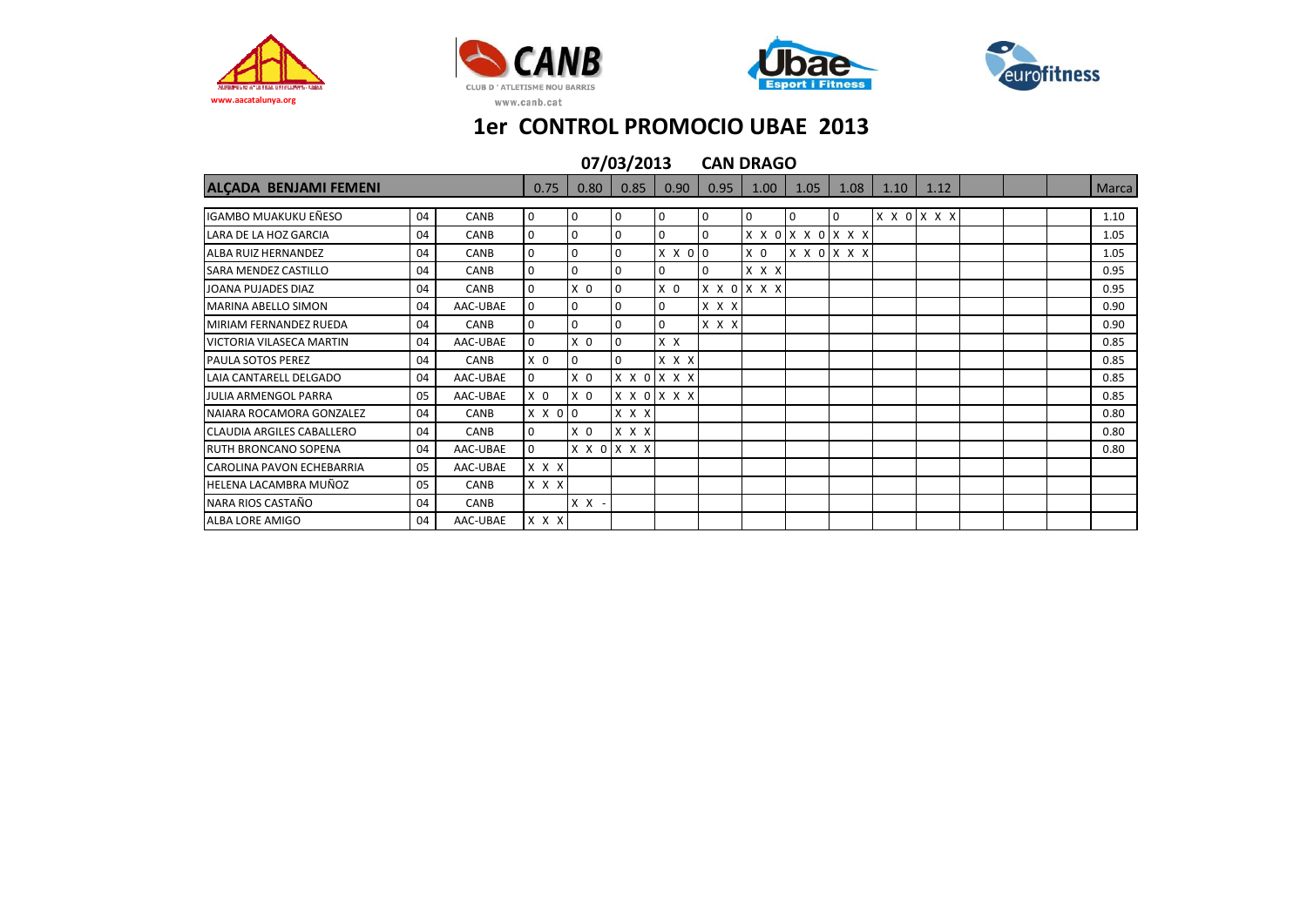







| 07/03/2013<br><b>CAN DRAGO</b> |    |          |                  |                |                   |                     |                     |                |       |             |  |  |              |
|--------------------------------|----|----------|------------------|----------------|-------------------|---------------------|---------------------|----------------|-------|-------------|--|--|--------------|
| ALÇADA INFANTIL MASCULI        |    |          | 1.10             | 1.15           | 1.20              | 1.25                | 1.28                | 1.31           | 1.34  | 1.37        |  |  | <b>Marca</b> |
| <b>MARC MOLINA</b>             | 00 | AAC-UBAE | 0                | 0              | 0                 | 0                   | 0                   | $\mathbf 0$    |       | X X O X X X |  |  | 1.34         |
| <b>AARON LAS HERAS RUPEREZ</b> | 00 | AAC-UBAE | $\boldsymbol{0}$ | $\mathbf 0$    | $\mathbf 0$       | X X O X O           |                     | X <sub>0</sub> |       | X X O X X X |  |  | 1.34         |
| <b>BIEL BENAVENTE</b>          | 00 | CANB     | $\mathbf 0$      | $\mathbf 0$    | $\Omega$          | X <sub>0</sub>      | $X$ $X$ $0$ $X$ $0$ |                |       | X X O X X X |  |  | 1.34         |
| <b>DANIEL JIMENEZ</b>          | 00 | AAC-UBAE | $\boldsymbol{0}$ | $\mathbf 0$    | $\mathbf 0$       | $\Omega$            | $\Omega$            | $\Omega$       | X X X |             |  |  | 1.31         |
| <b>ALEX SERRANO</b>            | 01 | AAC-UBAE | 0                | $\mathbf 0$    |                   | X X 0 X X 0 X 0     |                     | X X X          |       |             |  |  | 1.28         |
| <b>SIMON POMBO</b>             | 01 | AAC-UBAE | $\mathbf 0$      | $\mathbf 0$    | $\mathbf 0$       | $\mathbf 0$         |                     | <b>XXOXXX</b>  |       |             |  |  | 1.28         |
| MIGUEL FERNANDEZ               | 01 | CANB     | $\mathbf 0$      | $\mathbf 0$    | $\mathbf 0$       | X <sub>0</sub>      | x x x               |                |       |             |  |  | 1.25         |
| <b>CRISTIAN ASENJO</b>         | 00 | AAC-UBAE | 0                | $\mathbf 0$    | $\mathbf 0$       | X X X               |                     |                |       |             |  |  | 1.20         |
| <b>JULIO CESAR LOPEZ</b>       | 00 | CANB     | $\mathbf 0$      | X <sub>0</sub> | $\mathbf 0$       | $X$ $X$ $X$         |                     |                |       |             |  |  | 1.20         |
| <b>CARLOS HERNANDEZ</b>        | 00 | AAC-UBAE | $\mathbf 0$      | $\mathbf 0$    |                   | $X$ $X$ $0$ $X$ - - |                     |                |       |             |  |  | 1.20         |
| POL COMAS                      | 01 | AAC-UBAE | 0                | X <sub>0</sub> | $X$ $X$ $X$       |                     |                     |                |       |             |  |  | 1.15         |
| PEP AYMERICH                   | 00 | CANB     | $\mathbf 0$      | X <sub>0</sub> | $X$ $X$ $X$       |                     |                     |                |       |             |  |  | 1.15         |
| <b>JOEL LOPEZ</b>              | 01 | AAC-UBAE | $\mathbf 0$      |                | X X 0 X X X       |                     |                     |                |       |             |  |  | 1.15         |
| JOSEP RAIMON FRANCO            | 00 | AAC-UBAE | $\mathbf 0$      |                | X X O X X X       |                     |                     |                |       |             |  |  | 1.15         |
| <b>ADRIA CHAVARRIA</b>         | 01 | AAC-UBAE |                  |                | X X 0 X X 0 X X X |                     |                     |                |       |             |  |  | 1.15         |
| <b>ORIOL ALMIRALL</b>          | 00 | CANB     |                  |                | x x 0 x x 0 x x x |                     |                     |                |       |             |  |  | 1.15         |
| <b>SALIM OLIVE</b>             | 00 | CANB     | $\mathbf 0$      | $X$ $X$ $X$    |                   |                     |                     |                |       |             |  |  | 1.10         |
| <b>ALBERT CASAS</b>            | 00 | AAC-UBAE | $X$ 0            | X X X          |                   |                     |                     |                |       |             |  |  | 1.10         |
| <b>SERGI OTERO</b>             | 00 | CANB     | X <sub>0</sub>   | X X X          |                   |                     |                     |                |       |             |  |  | 1.10         |
| <b>NIL RAMADA</b>              | 00 | AAC-UBAE | X X X            |                |                   |                     |                     |                |       |             |  |  |              |
| <b>JOEL YUSTE</b>              | 01 | AAC-UBAE | $X$ $X$ -        |                |                   |                     |                     |                |       |             |  |  |              |
| <b>AXEL CAÑADELL</b>           | 01 | AAC-UBAE | $X$ $X$ $X$      |                |                   |                     |                     |                |       |             |  |  |              |
| <b>ANDREU CANAL</b>            | 01 | AAC-UBAE | x x x            |                |                   |                     |                     |                |       |             |  |  |              |
| <b>JUAN JALON</b>              | 01 | CANB     | X X X            |                |                   |                     |                     |                |       |             |  |  |              |
| <b>DANIEL SANTAMARIA</b>       | 01 | CANB     | X X X            |                |                   |                     |                     |                |       |             |  |  |              |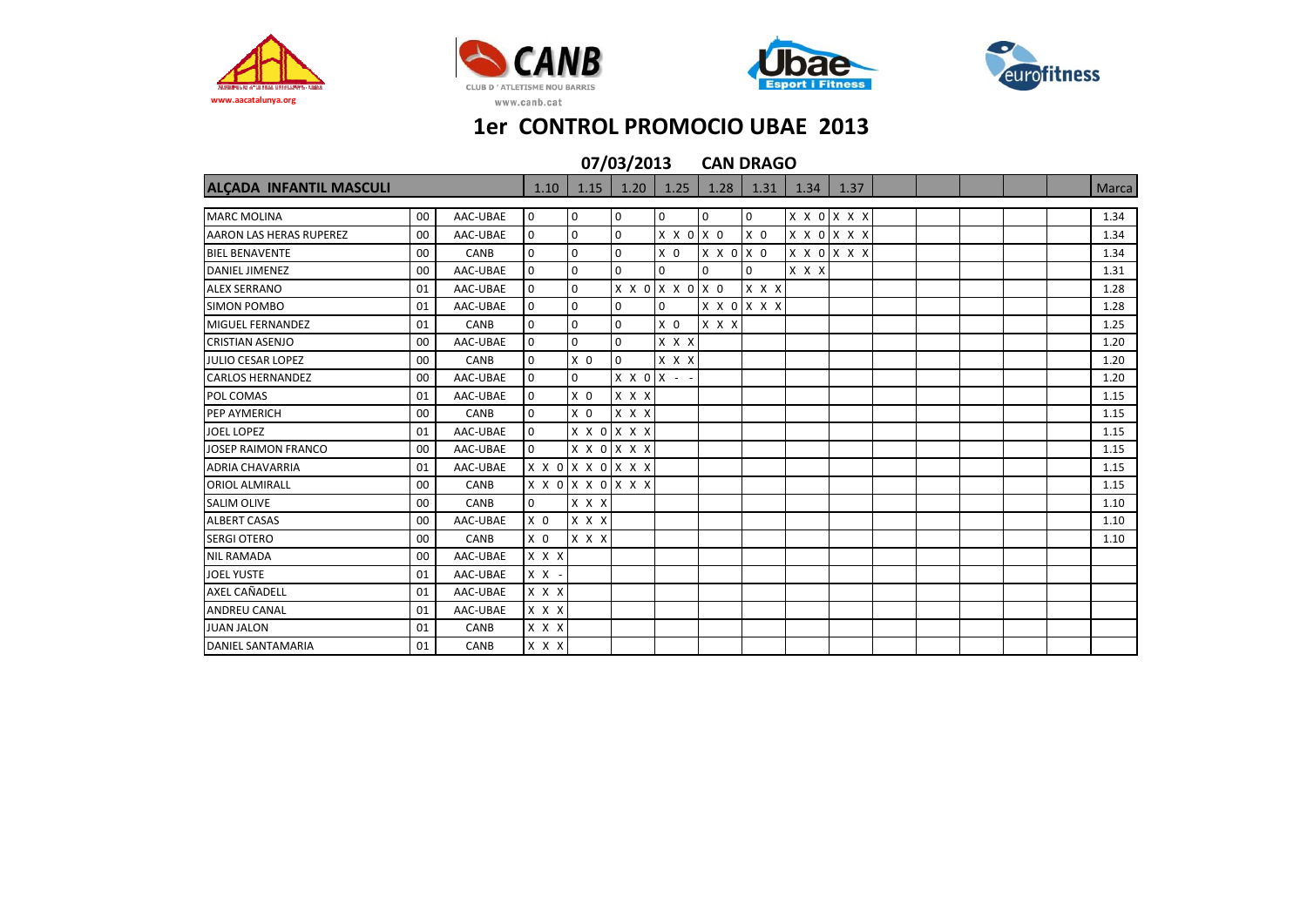







**CAN DRAGO 07/03/2013**

| <b>LLARGADA ALEVI FEMENI</b> |    |             | 1 <sup>°</sup> | 2 <sup>o</sup> | 3 <sup>o</sup> | <b>MARCA</b> |
|------------------------------|----|-------------|----------------|----------------|----------------|--------------|
|                              |    |             |                |                |                |              |
| MELANGO MUAKUKU              | 02 | CANB        | 3.14           | 2.93           | 3.34           | 3.34         |
| <b>CLARA LAS HERAS</b>       | 03 | AAC-UBAE    | 3.01           | 2.83           | 3.33           | 3.33         |
| <b>PAULA ARMENGOL</b>        | 02 | AAC-UBAE    | 3.12           | 2.93           | 3.29           | 3.29         |
| <b>NEREA GUMA</b>            | 03 | AAC-UBAE    | 3.21           | 3.12           | 3.28           | 3.28         |
| PAULA TREJO                  | 02 | CANB        | 3.25           | 3.07           | 2.95           | 3.25         |
| <b>PAULA PEREZ</b>           | 03 | AAC-UBAE    | 3.04           | 2.86           | 3.11           | 3.11         |
| <b>DUNA MALET</b>            | 03 | AAC-UBAE    | 3.09           | 2.88           | 2.96           | 3.09         |
| <b>LAURA MOYA</b>            | 02 | <b>CANB</b> | 2.79           | 2.93           | 3.05           | 3.05         |
| <b>MARIA GONZALEZ</b>        | 02 | <b>CANB</b> | 3.03           | 2.49           | 3.00           | 3.03         |
| <b>LUCIA BARRAZA</b>         | 02 | CANB        | 3.01           | 2.78           | 2.99           | 3.01         |
| <b>ANDREA RODRIGUEZ</b>      | 02 | AAC-UBAE    | 2.63           | 2.92           | 2.69           | 2.92         |
| <b>ALEXIA PALOMERO</b>       | 02 | AAC-UBAE    | 2.81           | 2.75           | 2.89           | 2.89         |
| <b>EVA NARBONA</b>           | 02 | CANB        | 2.54           | 2.86           | 2.53           | 2.86         |
| <b>CLARA SERRANO</b>         | 03 | AAC-UBAE    | 2.36           | 2.63           | 2.62           | 2.63         |
| <b>MERITXELL SANCHEZ</b>     | 03 | CANB        | 2.63           | Χ              | 2.25           | 2.63         |
| <b>MARTINA SUBIRATS</b>      | 03 | AAC-UBAE    | 2.52           | 2.51           | 2.07           | 2.52         |
| <b>CARLA BALLESTEROS</b>     | 02 | AAC-UBAE    | 2.43           | 1.86           | 1.90           | 2.43         |
| <b>CARLA CASADESUS</b>       | 03 | AAC-UBAE    | 2.01           | 2.32           | 2.07           | 2.32         |
| <b>JUDIT GIL</b>             | 02 | CANB        | 2.31           | 1.96           | 2.12           | 2.31         |
| <b>CARLA ALTABELLA</b>       | 03 | AAC-UBAE    | 2.27           | 2.21           | 2.05           | 2.27         |
| <b>EVA MENDEZ</b>            | 03 | AAC-UBAE    | 2.12           | $\mathsf{x}$   | 1.86           | 2.12         |
| ONO CODINA                   | 02 | CANB        | 2.12           | 2.08           | 1.97           | 2.12         |
| <b>EVA AYALA</b>             | 03 | CANB        | 2.06           | 2.01           | 1.78           | 2.06         |
| <b>NOA RODRIGUEZ</b>         | 03 | <b>CANB</b> | 2.02           | 2.06           | 2.01           | 2.06         |
| <b>ANNA BECERRA</b>          | 02 | CANB        | 1.92           | 1.64           | 1.76           | 1.92         |
| LEIRE REBOLE                 | 03 | <b>CANB</b> | 1.88           | X              | X              | 1.88         |
| NINA BARRACHINA              | 03 | CANB        | 1.79           | 1.78           | 1.83           | 1.83         |

| <b>PES ALEVI MASCULI</b>      |    |               | 1 <sup>°</sup> | 2 <sup>o</sup> | 3 <sup>0</sup>           | <b>MARCA</b> |
|-------------------------------|----|---------------|----------------|----------------|--------------------------|--------------|
|                               |    |               |                |                |                          |              |
| ARNAU GABALDON GRAU           | 03 | AAC-UBAE      | 6.41           | 5.51           | 5.14                     | 6.41         |
| <b>VICENTE GARRIDO</b>        | 02 | CANB          | 5.81           | 6.23           | 6.37                     | 6.37         |
| LLUC BONAL CORDOMI            | 02 | AAC-UBAE      | 5.73           | 6.22           | X                        | 6.22         |
| PAU HERNANDEZ AROLA           | 02 | AAC-UBAE      | 5.56           | 5.50           | 5.90                     | 5.90         |
| <b>JOAQUIM RICO</b>           | 02 | AAC-UBAE      | X              | 5.28           | 5.57                     | 5.88         |
| JOEL CONEJERO FRECHILLA       | 02 | AAC-UBAE      | 5.51           | 4.36           | 5.85                     | 5.85         |
| <b>PAU CIVERA POCEIRO</b>     | 03 | AAC-UBAE      | 5.57           | X              | X                        | 5.57         |
| <b>HUGO GIMENO BUENO</b>      | 02 | CANB          | 5.52           | 5.30           | 4.87                     | 5.52         |
| <b>CRISTIAN SIVILLA</b>       | 02 | AAC-UBAE      | 4.66           | X              | 5.43                     | 5.43         |
| <b>IVAN BENITO</b>            | 03 | CANB          | 4.82           | X              | 5.43                     | 5.43         |
| <b>JOAN COMAS MARIN</b>       | 03 | AAC-UBAE      | 4.83           | 5.07           | X                        | 5.07         |
| <b>POL CARCELES FERRERONS</b> | 03 | AAC-UBAE      | X              | 3.93           | 4.87                     | 4.87         |
| <b>ERIC LORE</b>              | 03 | AAC-UBAE      | X              | 3.16           | 4.85                     | 4.85         |
| SERGI CAPDEVILA MUÑOZ         | 02 | CANB          | 4.60           | X              | 4.52                     | 4.60         |
| JOSE MIGUEL SOLETO BASILIO    | 03 | CANB          | 4.31           | X              | 4.41                     | 4.41         |
| ALEX DE LA FUENTE             | 03 | AAC-UBAE      | X              | 3.05           | 3.98                     | 3.98         |
| <b>NAIL</b>                   |    | <b>DISCAP</b> | 3.02           | 1.54           | $\overline{\phantom{a}}$ | 3.02         |
| ORIOL NACANISI                |    | <b>DISCAP</b> | 1.84           | 1.78           | $\sim$                   | 1.84         |
| <b>CARLOS PEREZ</b>           | 03 | AAC-UBAE      | X              | X              | x                        |              |